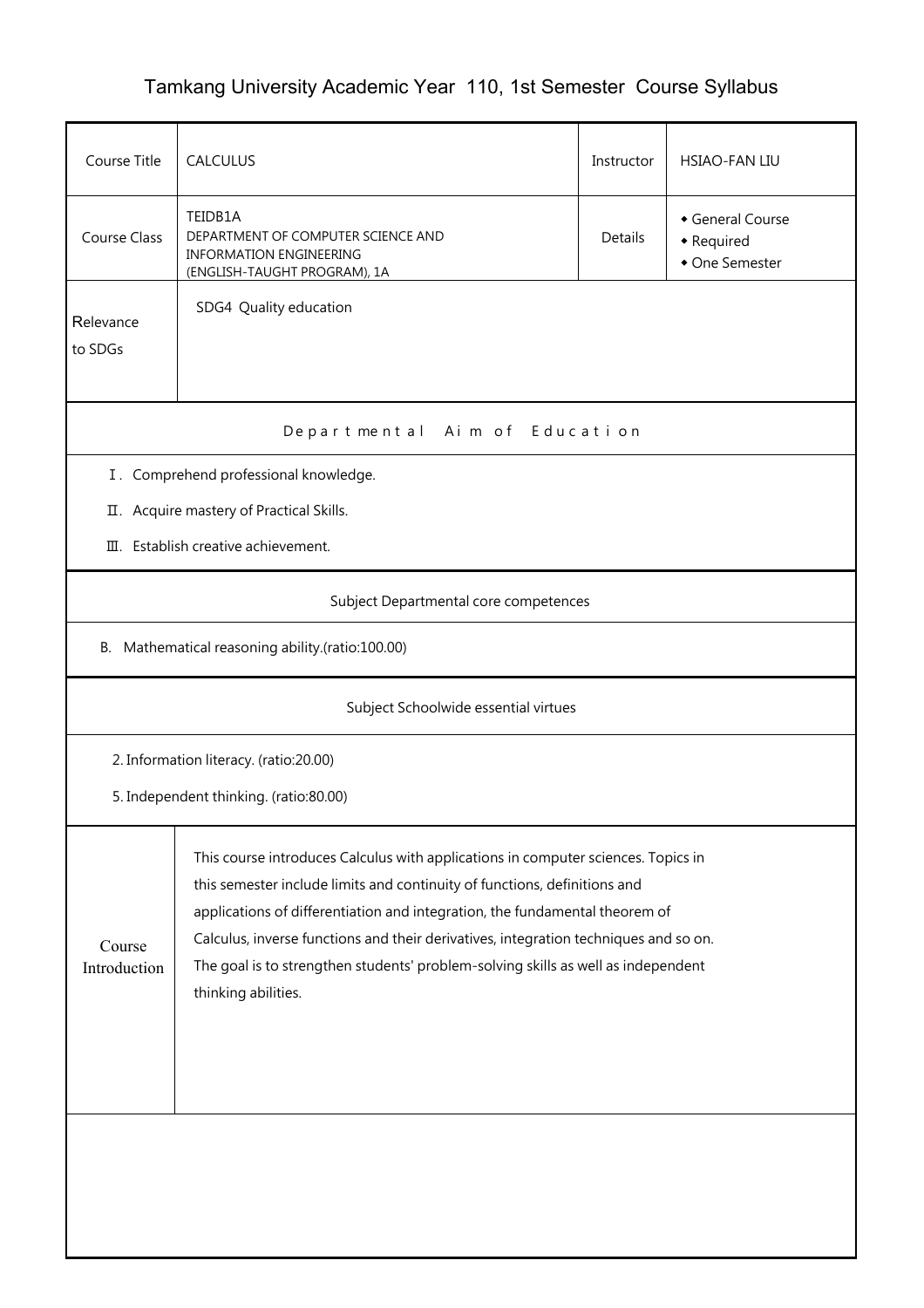| The correspondences between the course's instructional objectives and the cognitive, affective,<br>and psychomotor objectives.<br>Differentiate the various objective methods among the cognitive, affective and psychomotor<br>domains of the course's instructional objectives.                                                                                                                                     |                                                                                                                                                                              |                                                                     |                                                      |                                                                                                                    |                                                                                                                   |  |  |
|-----------------------------------------------------------------------------------------------------------------------------------------------------------------------------------------------------------------------------------------------------------------------------------------------------------------------------------------------------------------------------------------------------------------------|------------------------------------------------------------------------------------------------------------------------------------------------------------------------------|---------------------------------------------------------------------|------------------------------------------------------|--------------------------------------------------------------------------------------------------------------------|-------------------------------------------------------------------------------------------------------------------|--|--|
| I. Cognitive : Emphasis upon the study of various kinds of knowledge in the cognition of<br>the course's veracity, conception, procedures, outcomes, etc.<br>II. Affective: Emphasis upon the study of various kinds of knowledge in the course's appeal,<br>morals, attitude, conviction, values, etc.<br>III. Psychomotor: Emphasis upon the study of the course's physical activity and technical<br>manipulation. |                                                                                                                                                                              |                                                                     |                                                      |                                                                                                                    |                                                                                                                   |  |  |
| No.                                                                                                                                                                                                                                                                                                                                                                                                                   |                                                                                                                                                                              |                                                                     | objective methods                                    |                                                                                                                    |                                                                                                                   |  |  |
| $\mathbf{1}$                                                                                                                                                                                                                                                                                                                                                                                                          | Students are expected to understand the concepts and theory of<br>limit, continuity, and derivative of a function, and to solve practical<br>problems with these techniques. | Cognitive                                                           |                                                      |                                                                                                                    |                                                                                                                   |  |  |
|                                                                                                                                                                                                                                                                                                                                                                                                                       |                                                                                                                                                                              |                                                                     |                                                      | The correspondences of teaching objectives : core competences, essential virtues, teaching methods, and assessment |                                                                                                                   |  |  |
| No.                                                                                                                                                                                                                                                                                                                                                                                                                   | Core Competences                                                                                                                                                             |                                                                     | <b>Essential Virtues</b>                             | <b>Teaching Methods</b>                                                                                            | Assessment                                                                                                        |  |  |
| 1                                                                                                                                                                                                                                                                                                                                                                                                                     | B                                                                                                                                                                            |                                                                     | 25                                                   | Lecture, Discussion                                                                                                | Testing, Study<br>Assignments,<br>Discussion(including<br>classroom and online),<br><b>Activity Participation</b> |  |  |
|                                                                                                                                                                                                                                                                                                                                                                                                                       |                                                                                                                                                                              |                                                                     |                                                      | Course Schedule                                                                                                    |                                                                                                                   |  |  |
| Week                                                                                                                                                                                                                                                                                                                                                                                                                  | Date                                                                                                                                                                         |                                                                     | <b>Course Contents</b><br><b>Note</b>                |                                                                                                                    |                                                                                                                   |  |  |
| 1                                                                                                                                                                                                                                                                                                                                                                                                                     | $110/09/22$ ~<br>110/09/28                                                                                                                                                   |                                                                     | Functions and Limits 1.1-1.4                         |                                                                                                                    |                                                                                                                   |  |  |
| 2                                                                                                                                                                                                                                                                                                                                                                                                                     | $110/09/29$ ~<br>110/10/05                                                                                                                                                   |                                                                     | Continuity of Functions 1.5                          |                                                                                                                    |                                                                                                                   |  |  |
| 3                                                                                                                                                                                                                                                                                                                                                                                                                     | $110/10/06$ ~<br>110/10/12                                                                                                                                                   |                                                                     | Derivatives and Formulas of Differentiations 2.1-2.4 |                                                                                                                    |                                                                                                                   |  |  |
| 4                                                                                                                                                                                                                                                                                                                                                                                                                     | $110/10/13$ ~<br>110/10/19                                                                                                                                                   |                                                                     | Implicit Differentiation and Related Rates 2.5-2.7   |                                                                                                                    |                                                                                                                   |  |  |
| 5                                                                                                                                                                                                                                                                                                                                                                                                                     | $110/10/20$ ~<br>110/10/26                                                                                                                                                   |                                                                     | Applications of Differentiation 2.8-3.1              |                                                                                                                    |                                                                                                                   |  |  |
| 6                                                                                                                                                                                                                                                                                                                                                                                                                     | $110/10/27$ ~<br>110/11/02                                                                                                                                                   |                                                                     | Local Extrema 3.1-3.2                                |                                                                                                                    |                                                                                                                   |  |  |
| 7                                                                                                                                                                                                                                                                                                                                                                                                                     | $110/11/03$ ~<br>110/11/09                                                                                                                                                   | The Mean Value Theorem; Derivatives and the Shapes<br>of Graphs 3.3 |                                                      |                                                                                                                    |                                                                                                                   |  |  |
| 8                                                                                                                                                                                                                                                                                                                                                                                                                     | $110/11/10 \sim$<br>110/11/16                                                                                                                                                | Optimization 3.5-3.7                                                |                                                      |                                                                                                                    |                                                                                                                   |  |  |
| 9                                                                                                                                                                                                                                                                                                                                                                                                                     | $110/11/17$ ~<br>110/11/23                                                                                                                                                   | Midterm Exam Week                                                   |                                                      |                                                                                                                    |                                                                                                                   |  |  |
| 10                                                                                                                                                                                                                                                                                                                                                                                                                    | $110/11/24$ ~<br>110/11/30                                                                                                                                                   | integration 4.1-4.3                                                 |                                                      |                                                                                                                    |                                                                                                                   |  |  |